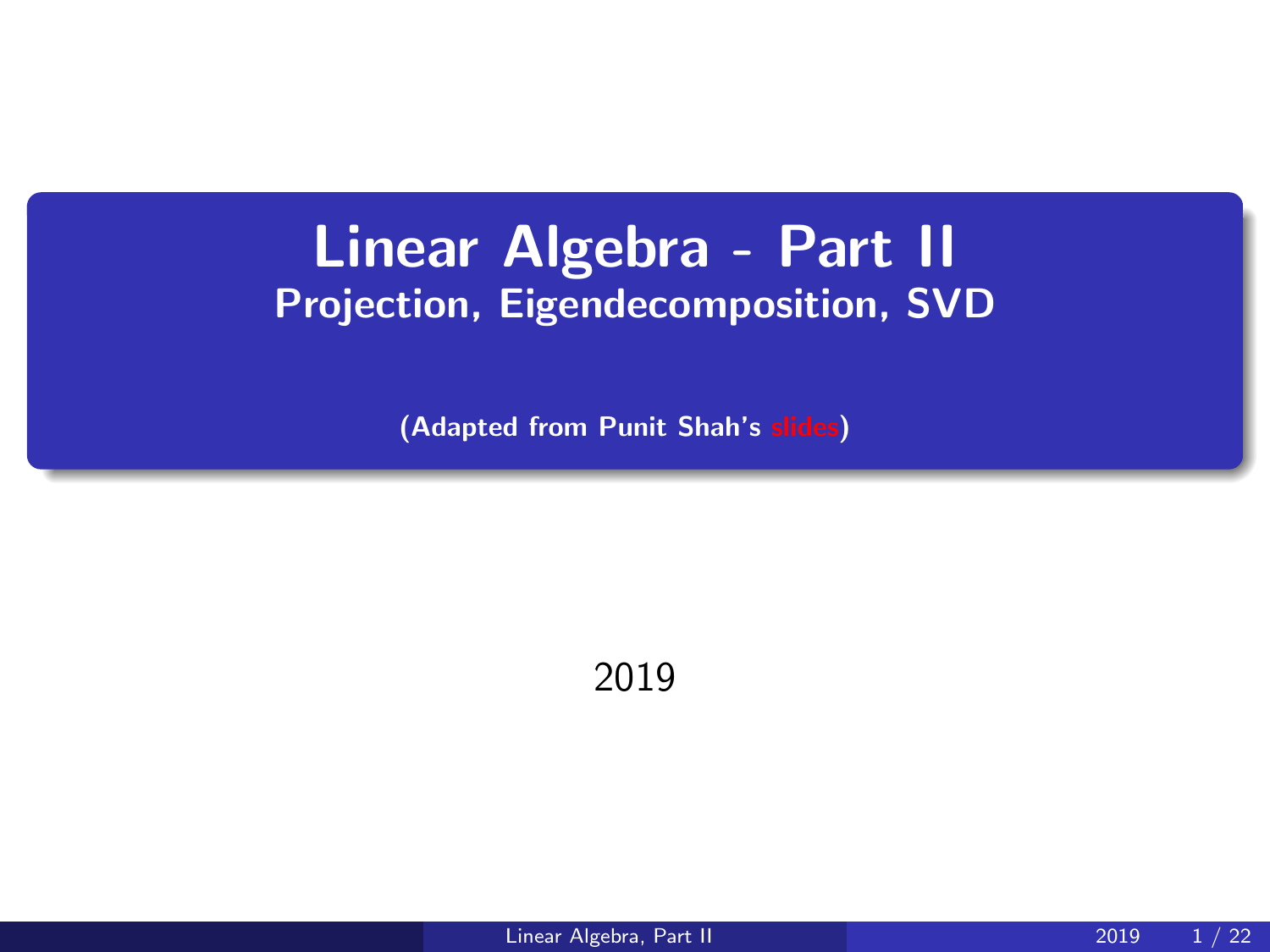#### Brief Review from Part 1

- Matrix Multiplication is a linear tranformation.
- Symmetric Matrix:

$$
\mathbf{A} = \mathbf{A}^{\mathsf{T}}
$$

**• Orthogonal Matrix:** 

$$
\mathbf{A}^T \mathbf{A} = \mathbf{A} \mathbf{A}^T = \mathbf{I} \quad \text{and} \quad \mathbf{A}^{-1} = \mathbf{A}^T
$$

o 1.2 Norm:

$$
||\mathbf{x}||_2 = \sqrt{\sum_i x_i^2}
$$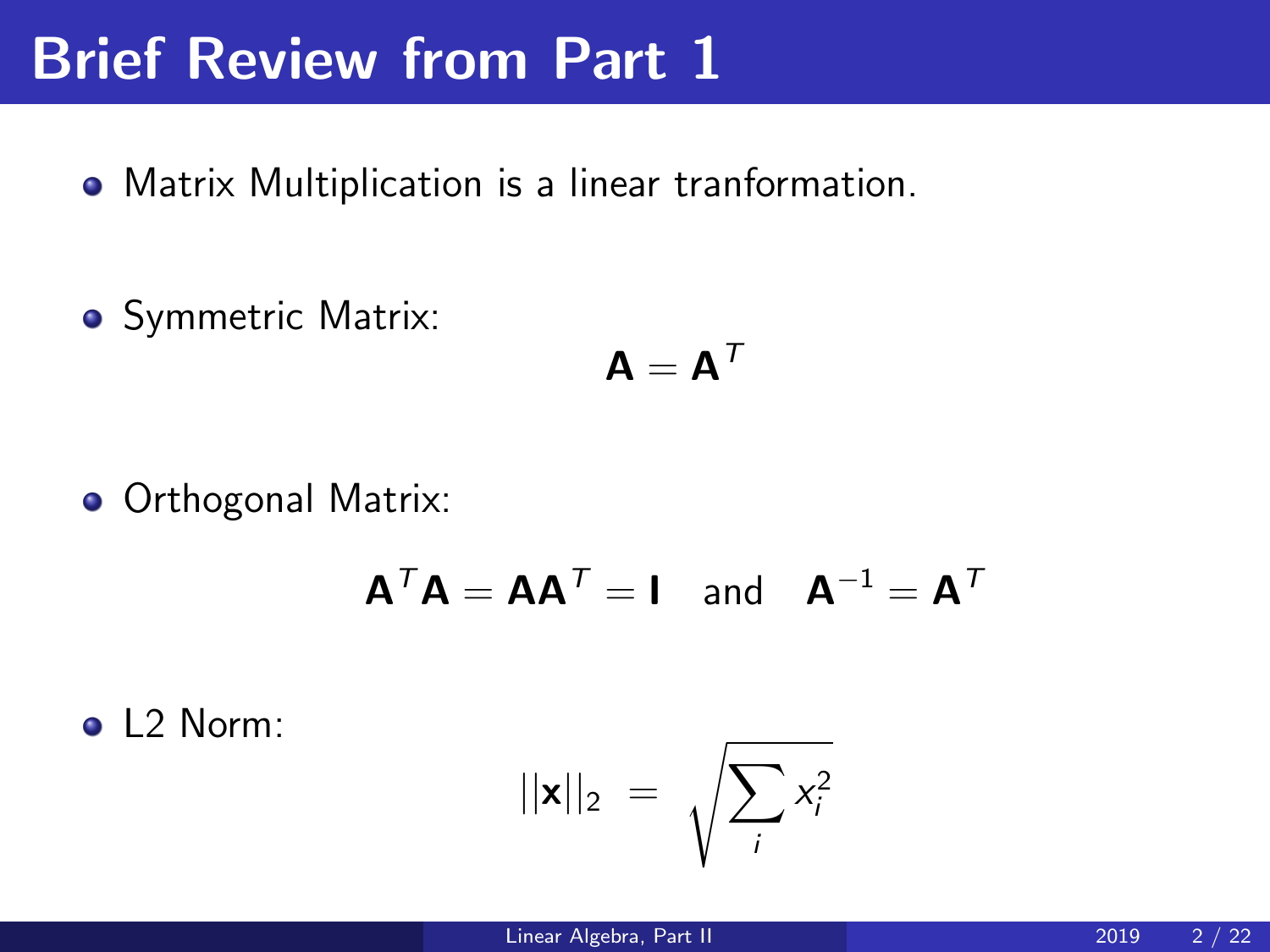#### Angle Between Vectors

• Dot product of two vectors can be written in terms of their L2 norms and the angle  $\theta$  between them.

$$
\mathbf{a}^T \mathbf{b} \;=\; ||\mathbf{a}||_2 ||\mathbf{b}||_2 \cos(\theta)
$$

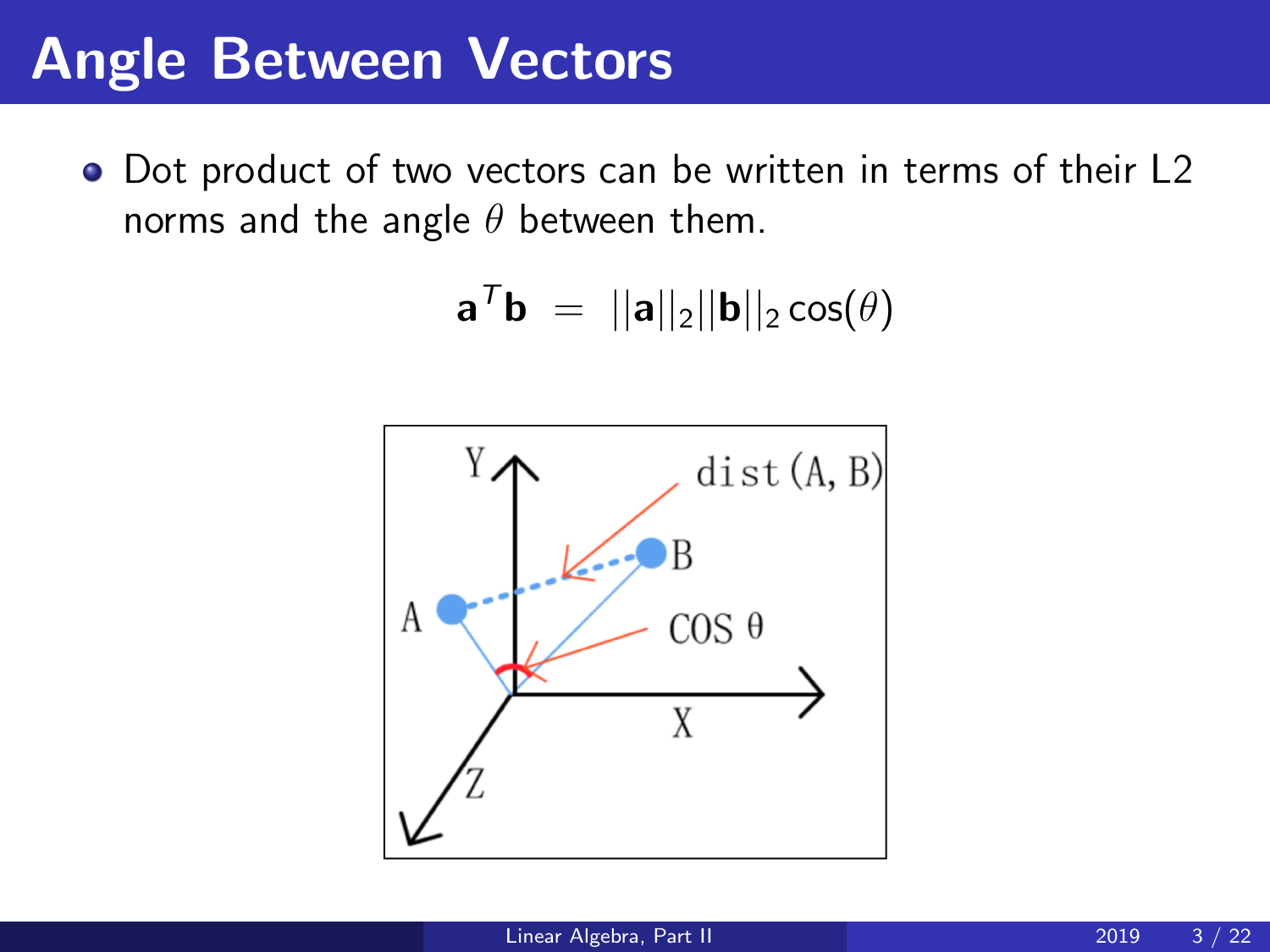Cosine between two vectors is a measure of their similarity:

$$
\cos(\theta) = \frac{\mathbf{a} \cdot \mathbf{b}}{||\mathbf{a}|| \, ||\mathbf{b}||}
$$

**• Orthogonal Vectors**: Two vectors **a** and **b** are orthogonal to each other if  $\mathbf{a} \cdot \mathbf{b} = 0$ .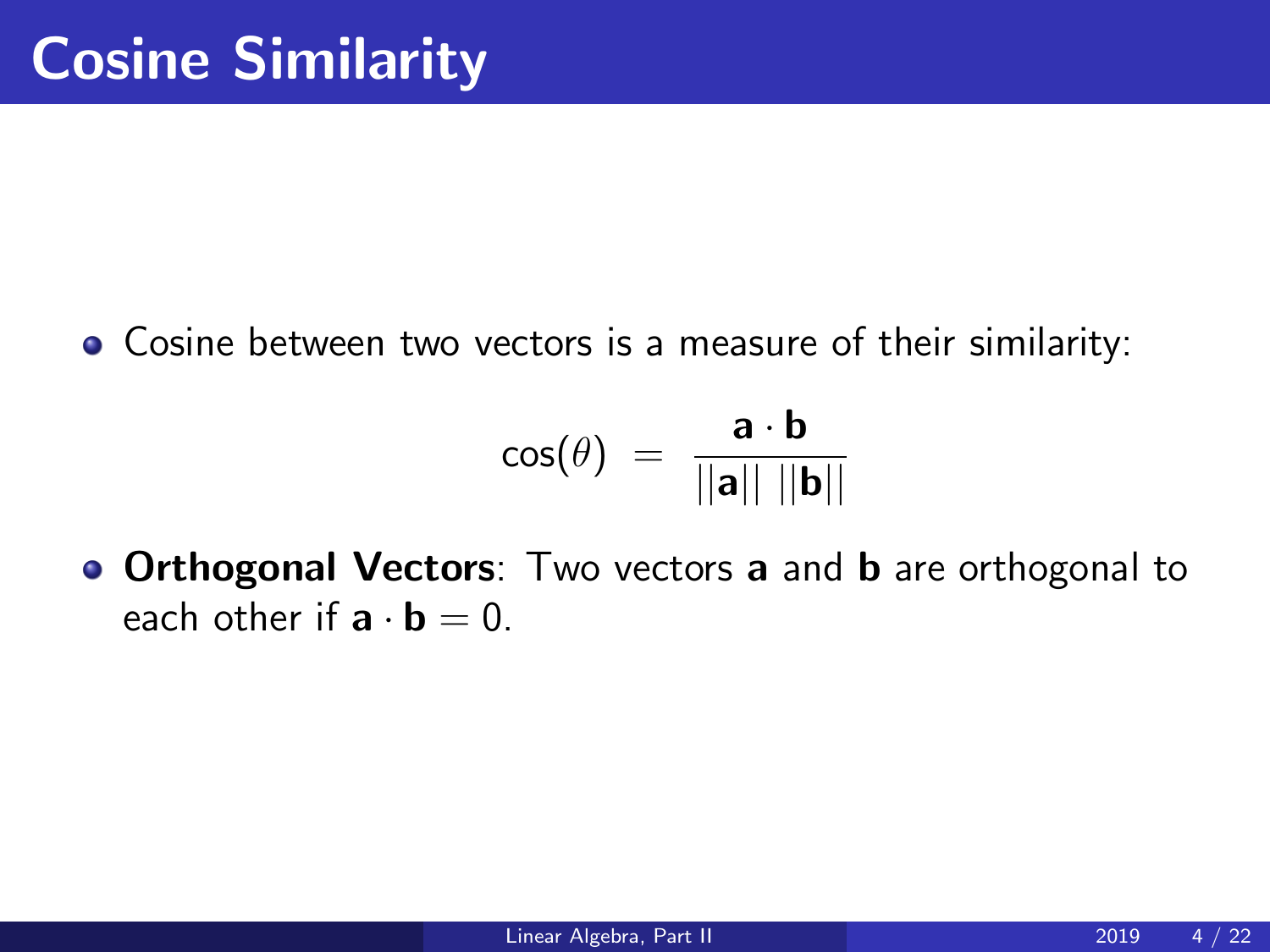## Vector Projection

- Given two vectors **a** and **b**, let  $\hat{\mathbf{b}} = \frac{\mathbf{b}}{||\mathbf{b}||}$  be the unit vector in the direction of b.
- Then  $a_1 = a_1 \cdot \hat{b}$  is the orthogonal projection of a onto a straight line parallel to **b**, where

$$
a_1 = ||\mathbf{a}||\cos(\theta) = \mathbf{a} \cdot \hat{\mathbf{b}} = \mathbf{a} \cdot \frac{\mathbf{b}}{||\mathbf{b}||}
$$



Image taken from [wikipedia.](https://en.wikipedia.org/wiki/Vector_projection)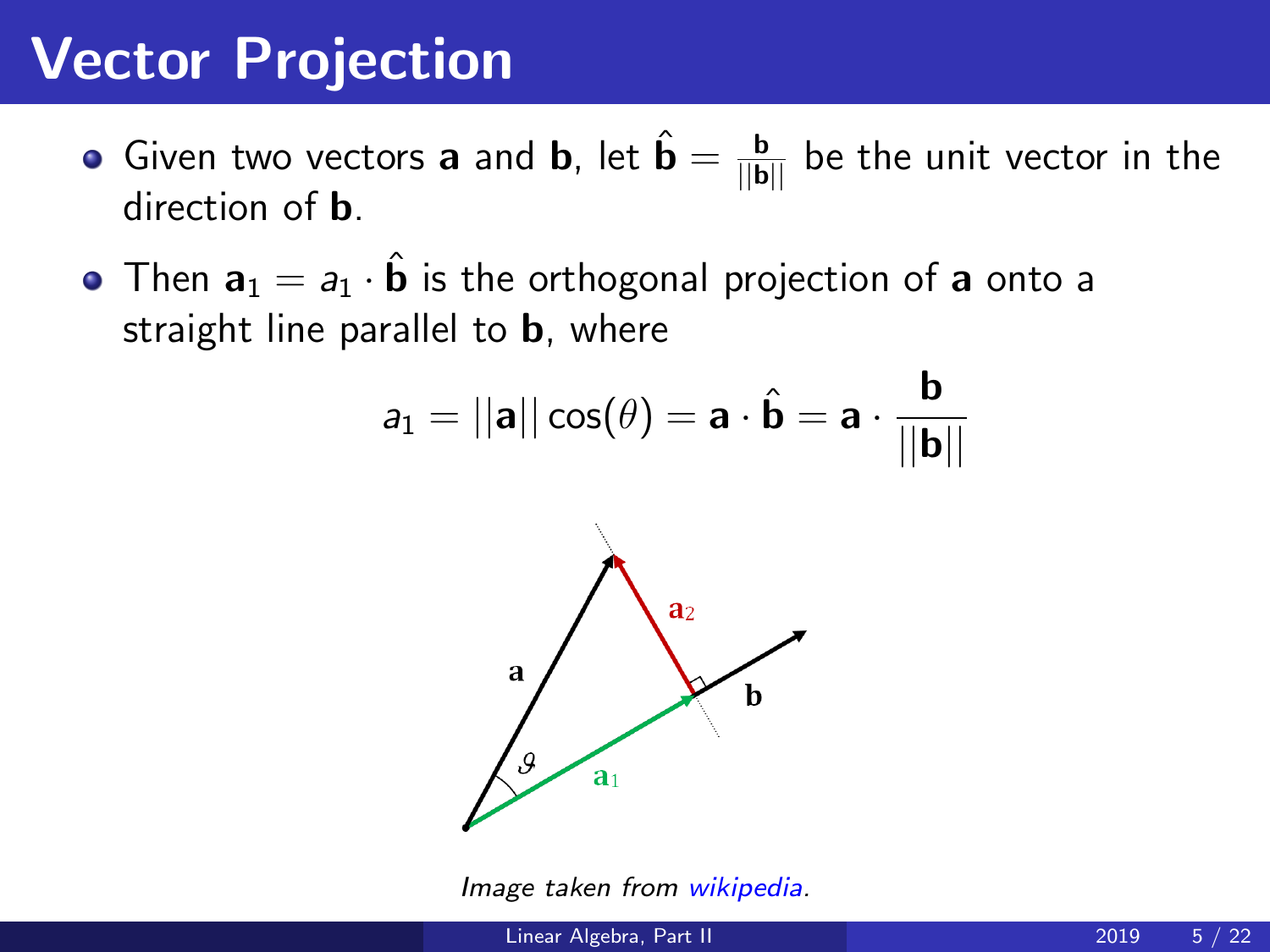# Diagonal Matrix

- Diagonal matrix has mostly zeros with non-zero entries only in the diagonal, e.g. identity matrix.
- A square diagonal matrix with diagonal elements given by entries of vector v is denoted:

 $diag(v)$ 

• Multiplying vector x by a diagonal matrix is efficient:

$$
diag(\mathbf{v})\mathbf{x} = \mathbf{v} \odot \mathbf{x}
$$

- $\odot$  is the entrywise product.
- Inverting a square diagonal matrix is efficient:

$$
\mathsf{diag}(\mathbf{v})^{-1} \ = \ \mathsf{diag}\Big([\frac{1}{v_1},\ldots,\frac{1}{v_n}]^{\mathsf{T}}\Big)
$$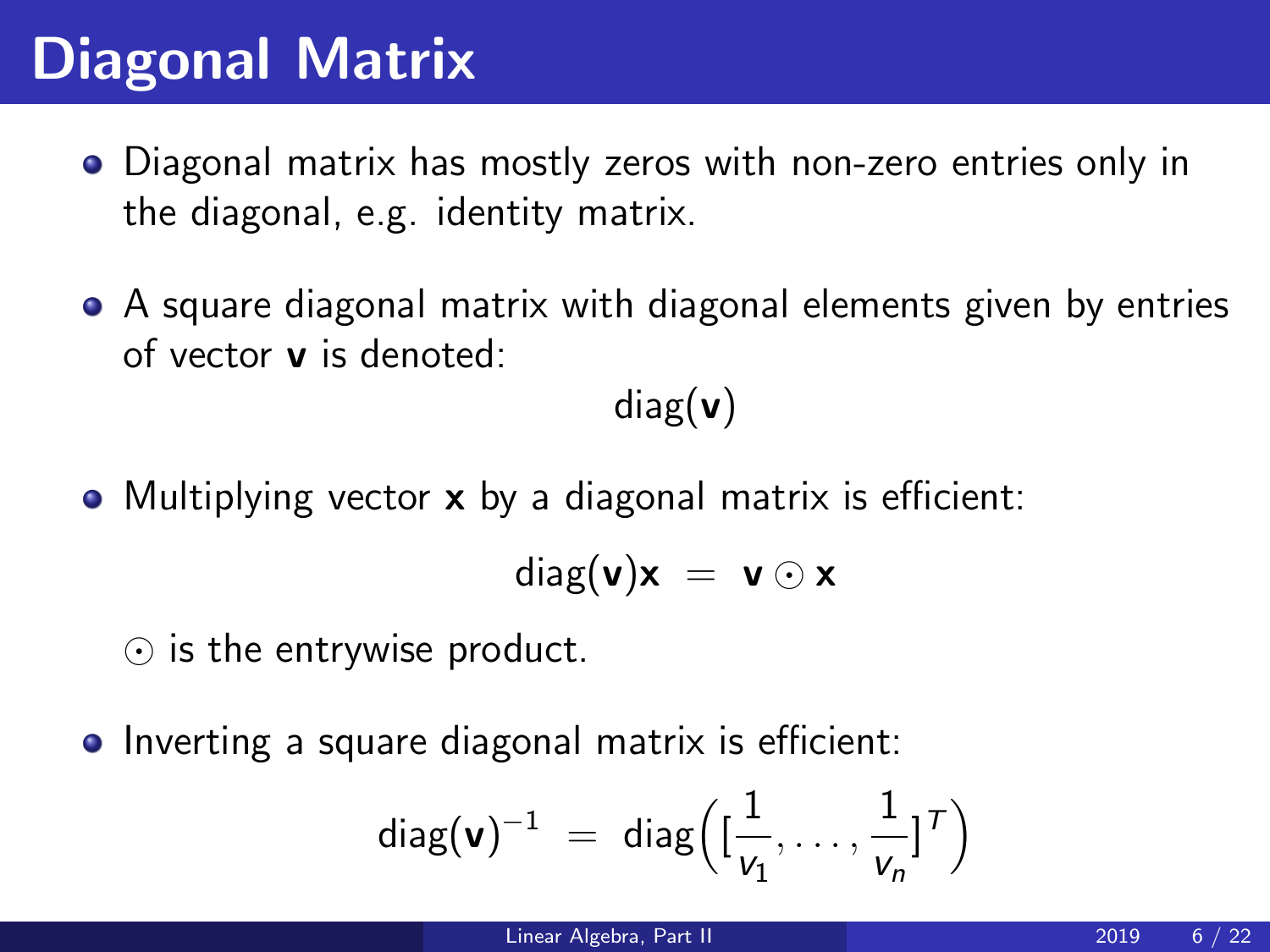Determinant of a square matrix is a mapping to a scalar.

$$
\det(\mathbf{A}) \quad \text{or} \quad |\mathbf{A}|
$$

- Measures how much multiplication by the matrix expands or contracts the space.
- Determinant of product is the product of determinants:

$$
\det(\mathbf{A}\mathbf{B})\ =\ \det(\mathbf{A})\det(\mathbf{B})
$$

$$
\begin{vmatrix} a & b \\ c & d \end{vmatrix} = ad - bc
$$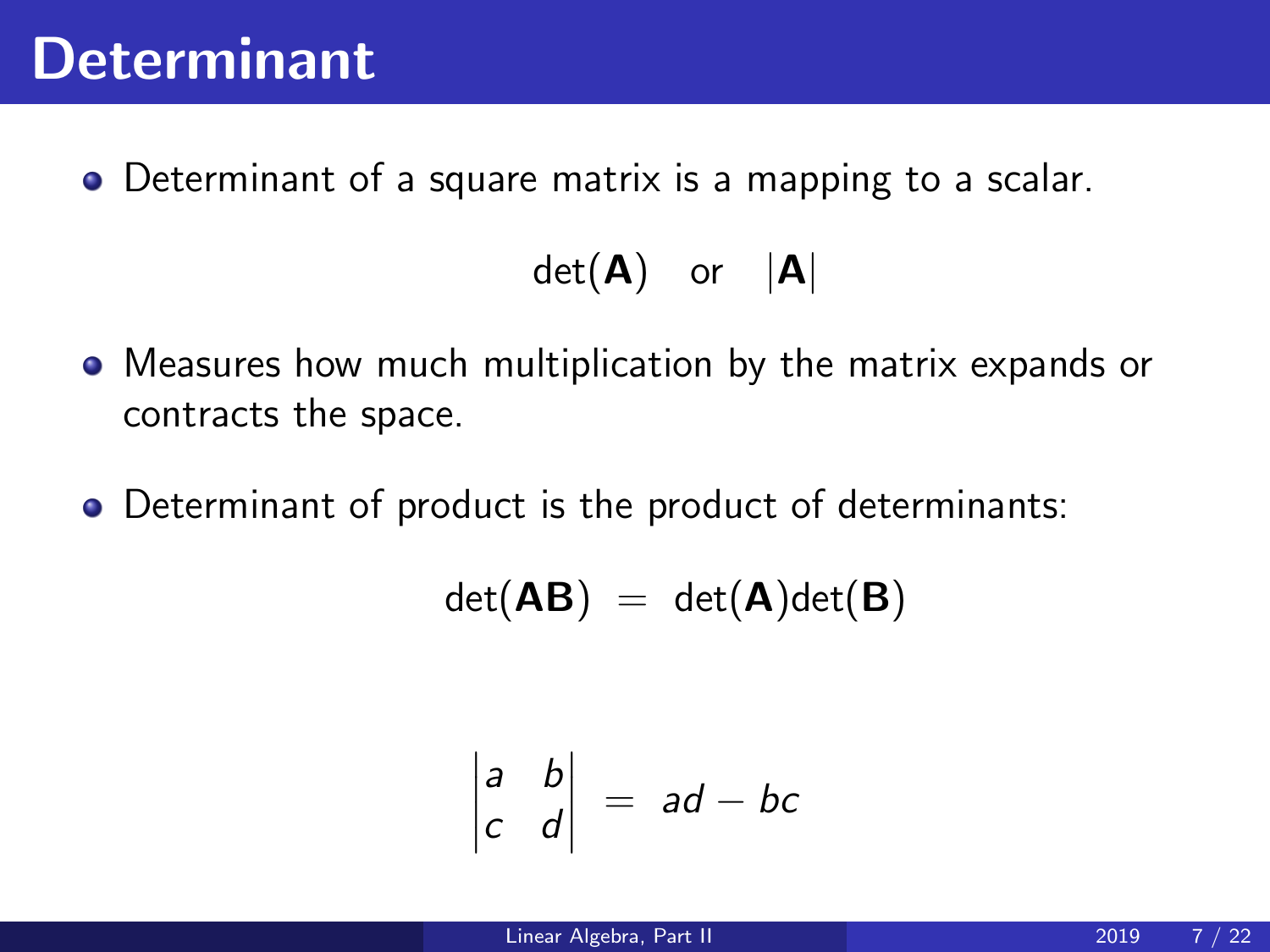The following are all equivalent:

- $Ax = b$  has a unique solution (for every b with correct dimension).
- $Ax = 0$  has a unique, trivial solution:  $x = 0$ .
- Columns of **A** are linearly independent.
- **A** is invertible, i.e.  $A^{-1}$  exists.
- det $(A) \neq 0$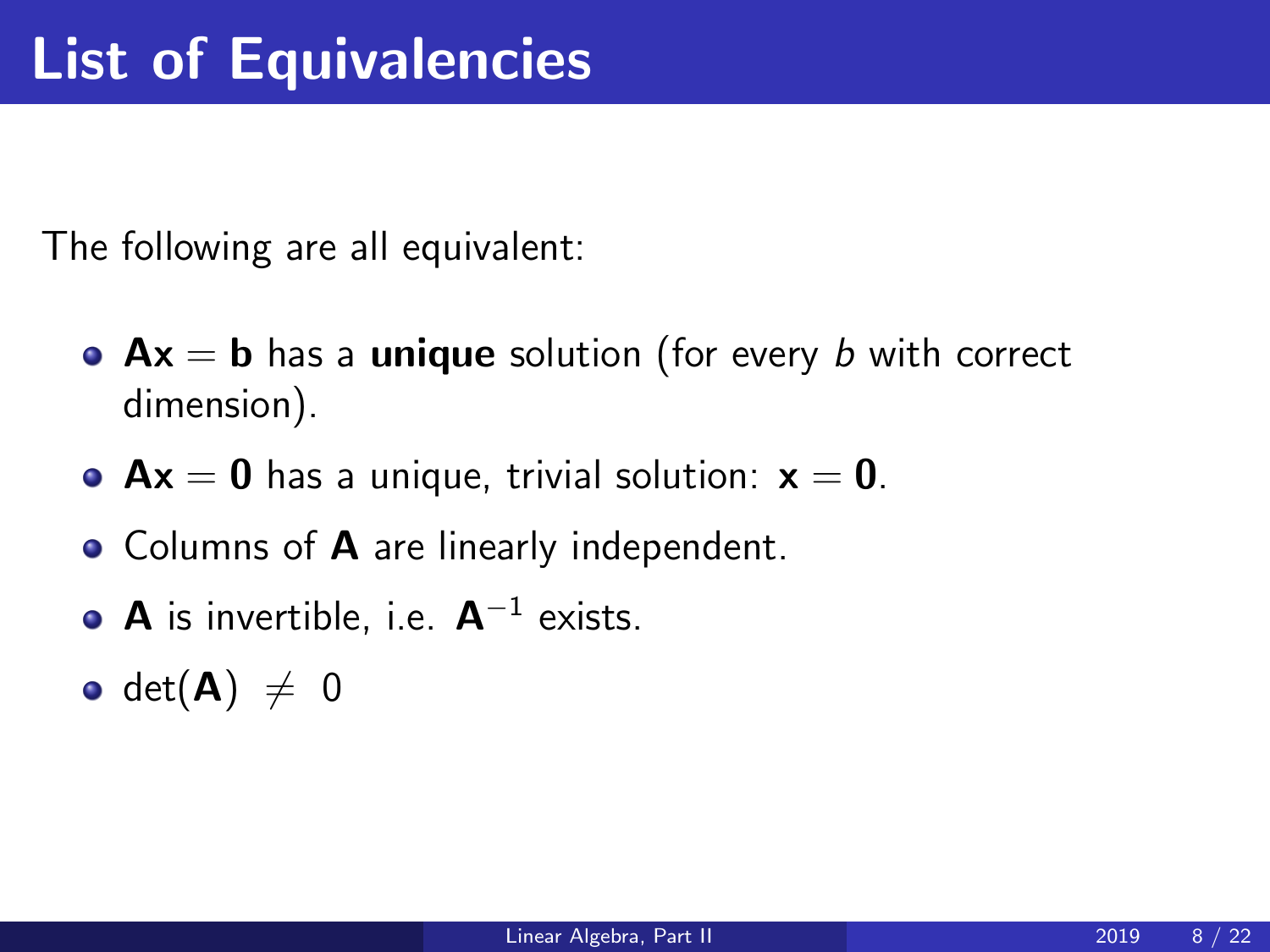[Linear Algebra, Part II](#page-0-0) 2019 9 / 22

x'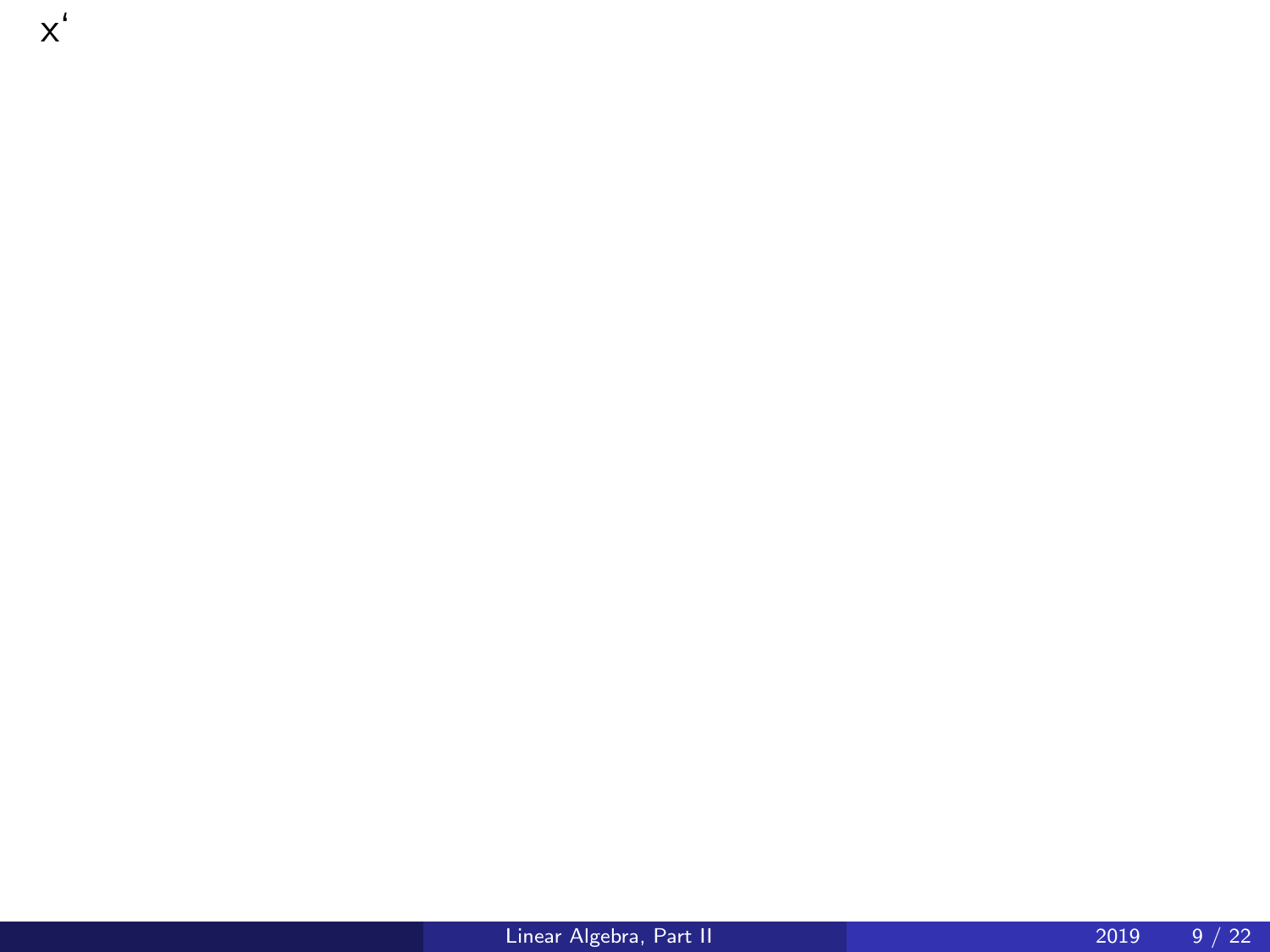- If  $det(\mathbf{A}) = 0$ , then:
	- A is linearly dependent.
	- $\bullet$  Ax = **b** has no solution or infinitely many solutions.
	- $\bullet$  Ax = 0 has a non-zero solution.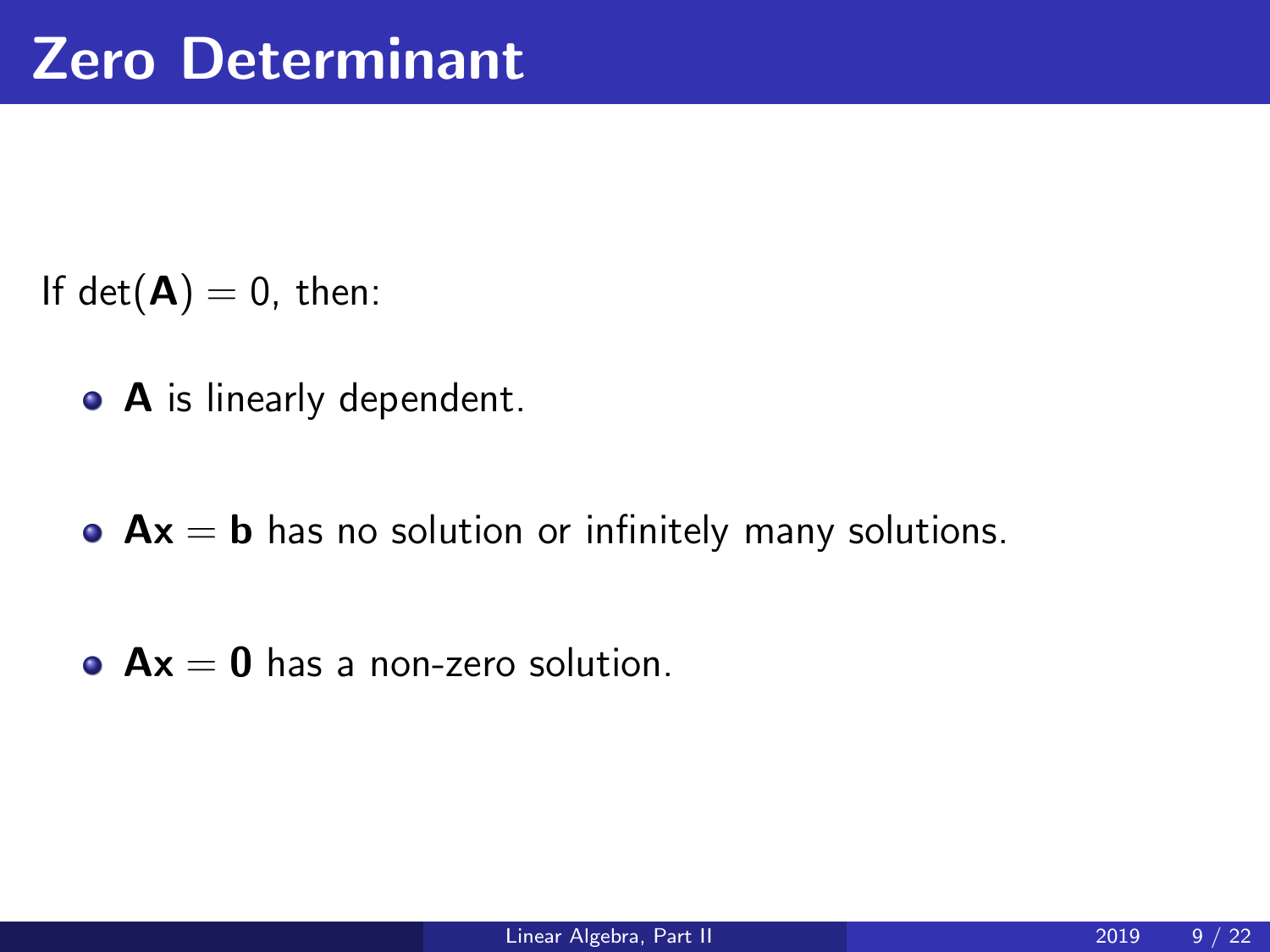## Matrix Decomposition

- We can decompose an integer into its prime factors, e.g.  $12 = 2 \times 2 \times 3$ .
- Similarly, matrices can be decomposed into factors to learn universal properties:

$$
\mathbf{A} = \mathbf{V}\text{diag}(\boldsymbol{\lambda})\mathbf{V}^{-1}
$$

Unlike integers, matrix factorization is not unique:

$$
\begin{bmatrix} 0 & 0 \\ 0 & 1 \end{bmatrix} \times \begin{bmatrix} 1 & 1 \\ 1 & 1 \end{bmatrix} = \begin{bmatrix} 1 & -2 \\ 0 & 1 \end{bmatrix} \times \begin{bmatrix} 2 & 2 \\ 1 & 1 \end{bmatrix} = \begin{bmatrix} 0 & 0 \\ 1 & 1 \end{bmatrix}
$$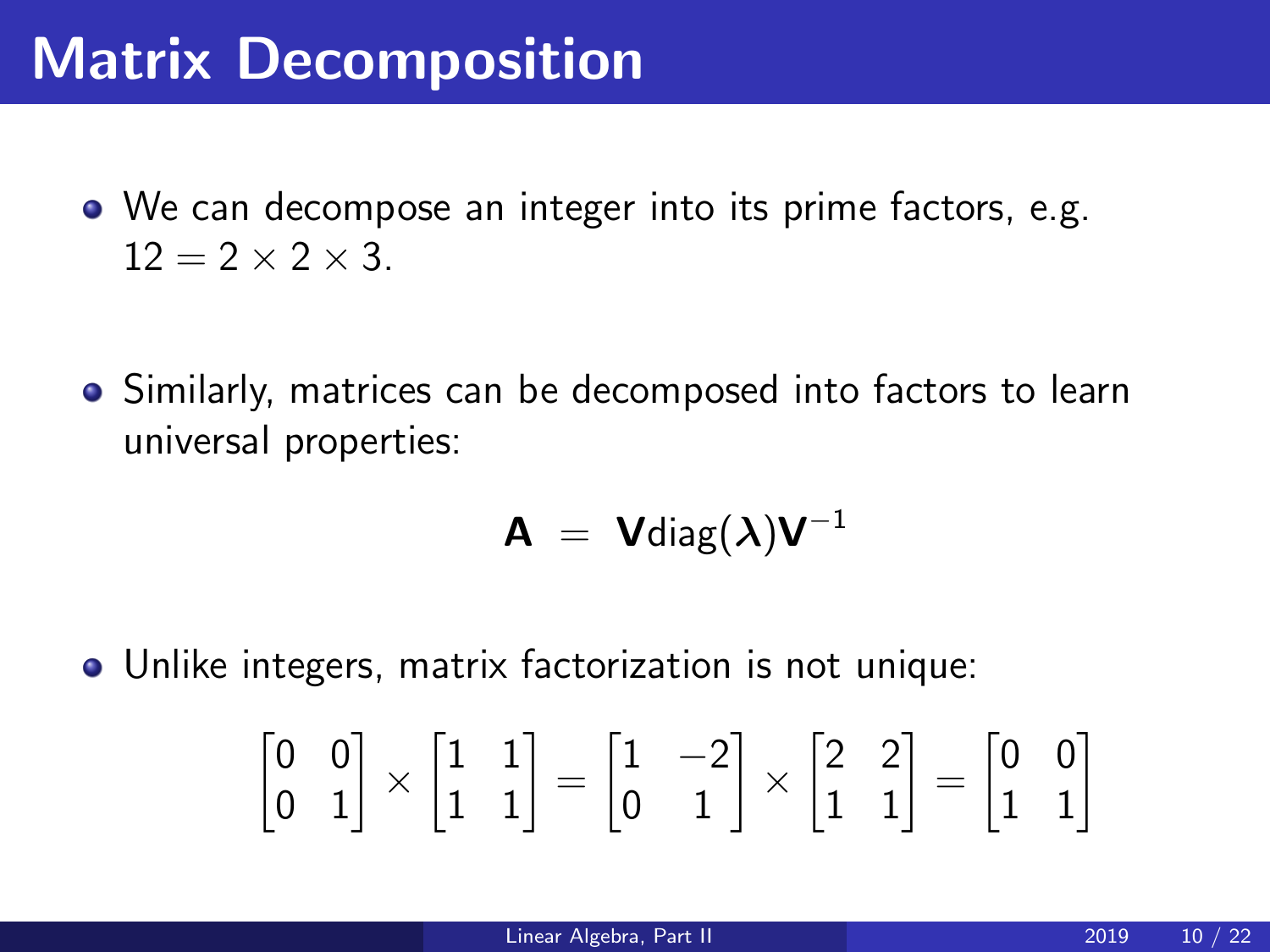

 $\bullet$  An eigenvector of a square matrix **A** is a nonzero vector **v** such that multiplication by  $\bf{A}$  only changes the scale of **v**.

$$
Av = \lambda v
$$

- The scalar  $\lambda$  is known as the **eigenvalue**.
- $\bullet$  If **v** is an eigenvector of **A**, so is any rescaled vector s**v**. Moreover, sv still has the same eigenvalue. Thus, we constrain the eigenvector to be of unit length:

$$
||\bm{v}||=1
$$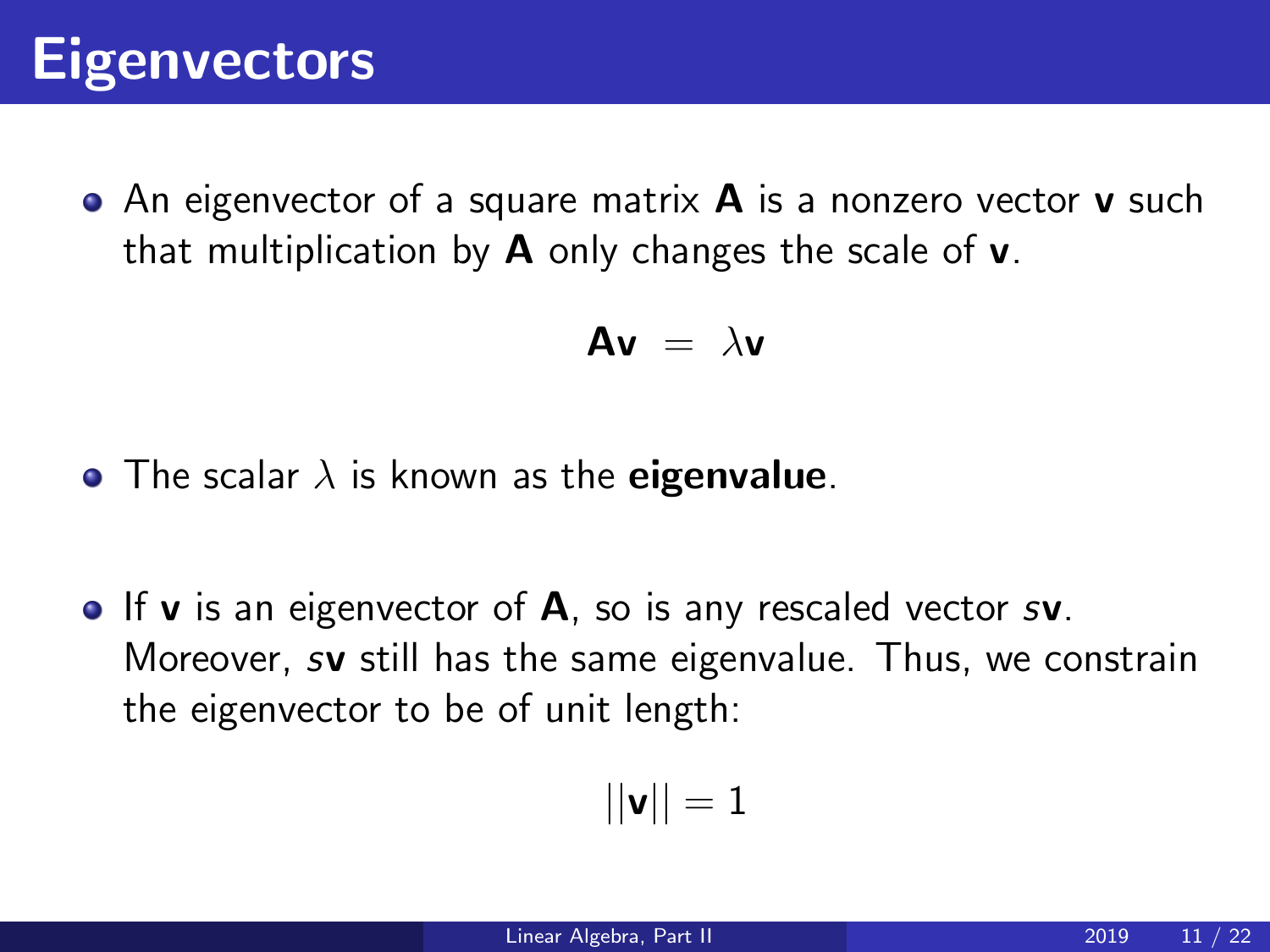## Characteristic Polynomial(1)

• Eigenvalue equation of matrix **A**:

$$
Av = \lambda v
$$
  
\n
$$
\lambda v - Av = 0
$$
  
\n
$$
(\lambda I - A)v = 0
$$

 $\bullet$  If nonzero solution for **v** exists, then it must be the case that:

$$
\det(\lambda \mathbf{I} - \mathbf{A}) = 0
$$

• Unpacking the determinant as a function of  $\lambda$ , we get:

$$
P_{\mathcal{A}}(\lambda) = |\lambda \mathbf{I} - \mathbf{A}| = 1 \times \lambda^{n} + c_{n-1} \times \lambda^{n-1} + \ldots + c_0
$$

This is called the characterisitc polynomial of A.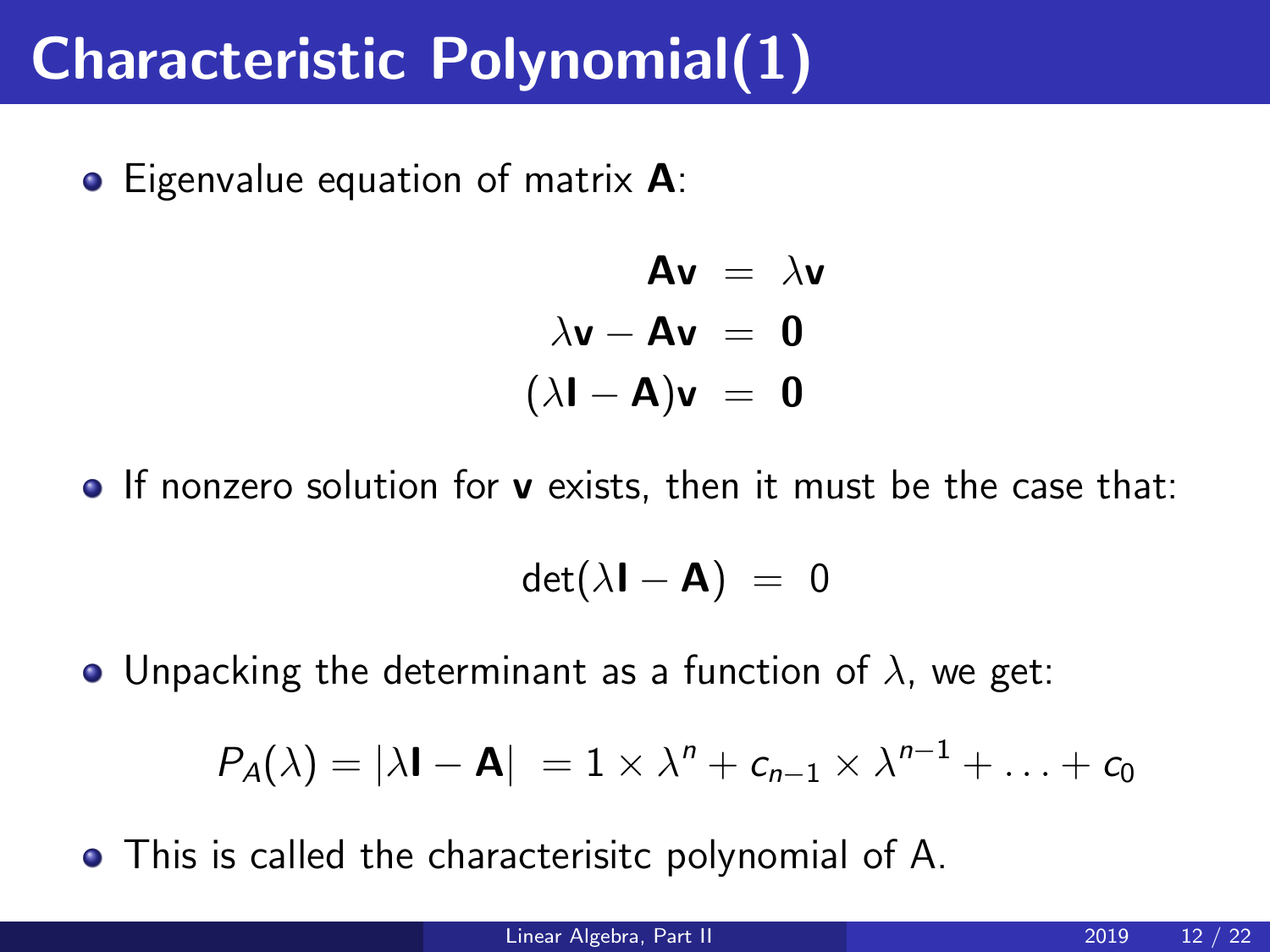# Characteristic Polynomial(2)

**If**  $\lambda_1, \lambda_2, \ldots, \lambda_n$  are roots of the characteristic polynomial, they are eigenvalues of  $A$  and we have:

$$
P_A(\lambda)=\prod_{i=1}^n(\lambda-\lambda_i)
$$

$$
\bullet \ c_{n-1} = -\sum_{i=1}^{n} \lambda_i = -tr(A)
$$

• 
$$
c_0 = (-1)^n \prod_{i=1}^n \lambda_i = (-1)^n det(\mathbf{A})
$$

• Roots might be complex. If a root has multiplicity of  $r_i > 1$ , then the dimension of eigenspace for that eigenvalue might be less than  $r_i$  (or equal but never more). But one eigenvector is guaranteed.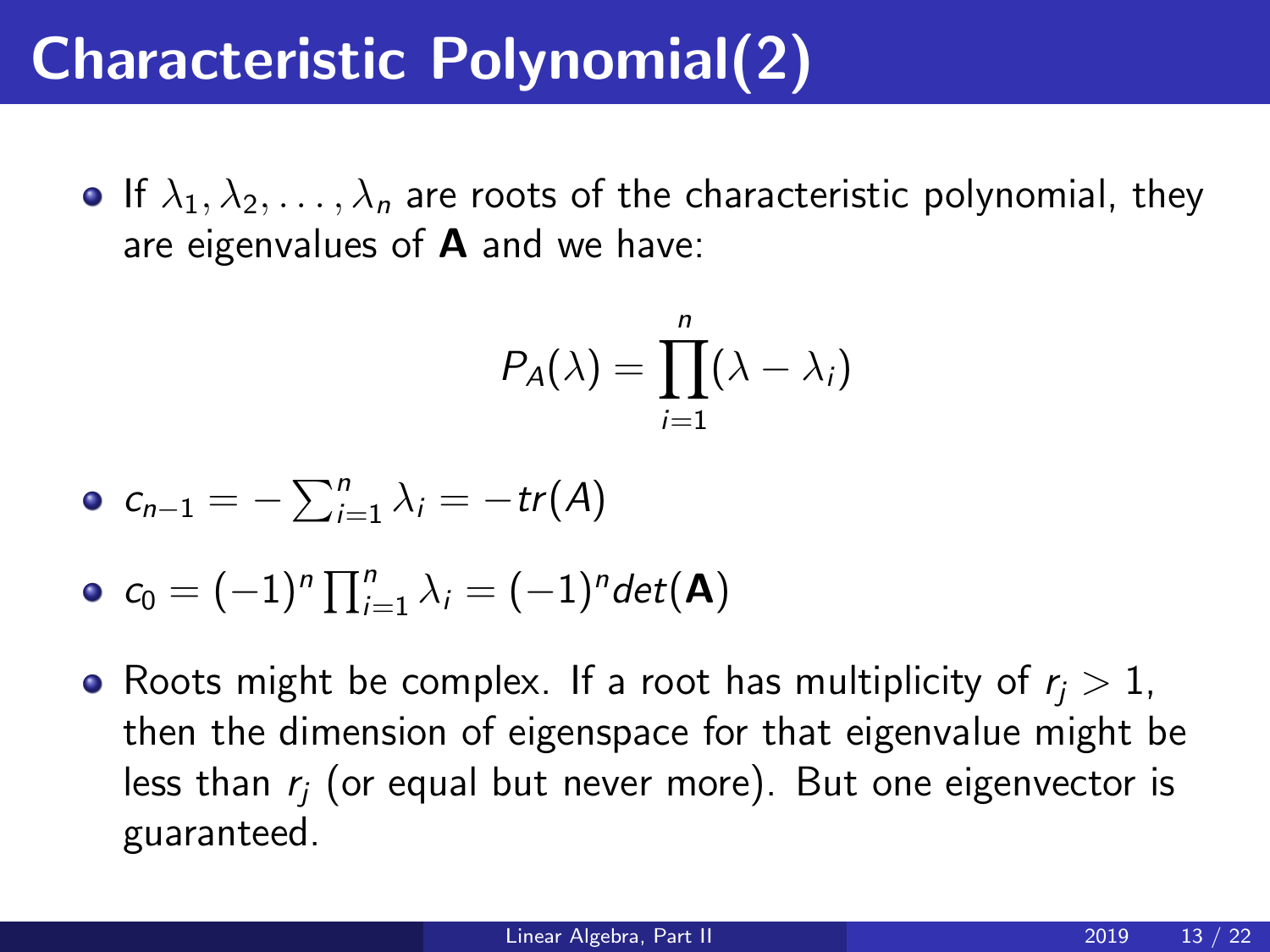#### Example

• Consider the matrix:

$$
\mathbf{A} = \begin{bmatrix} 2 & 1 \\ 1 & 2 \end{bmatrix}
$$

• The characteristic polynomial is:

$$
\det(\lambda \mathbf{I} - \mathbf{A}) = \det \begin{bmatrix} \lambda - 2 & -1 \\ -1 & \lambda - 2 \end{bmatrix} = 3 - 4\lambda + \lambda^2 = 0
$$

- It has roots  $\lambda = 1$  and  $\lambda = 3$  which are the two eigenvalues of **A**.
- We can then solve for eigenvectors using  $Av = \lambda v$ :

$$
\mathbf{v}_{\lambda=1}=[1,-1]^{\mathcal{T}}\quad\text{and}\quad\mathbf{v}_{\lambda=3}=[1,1]^{\mathcal{T}}
$$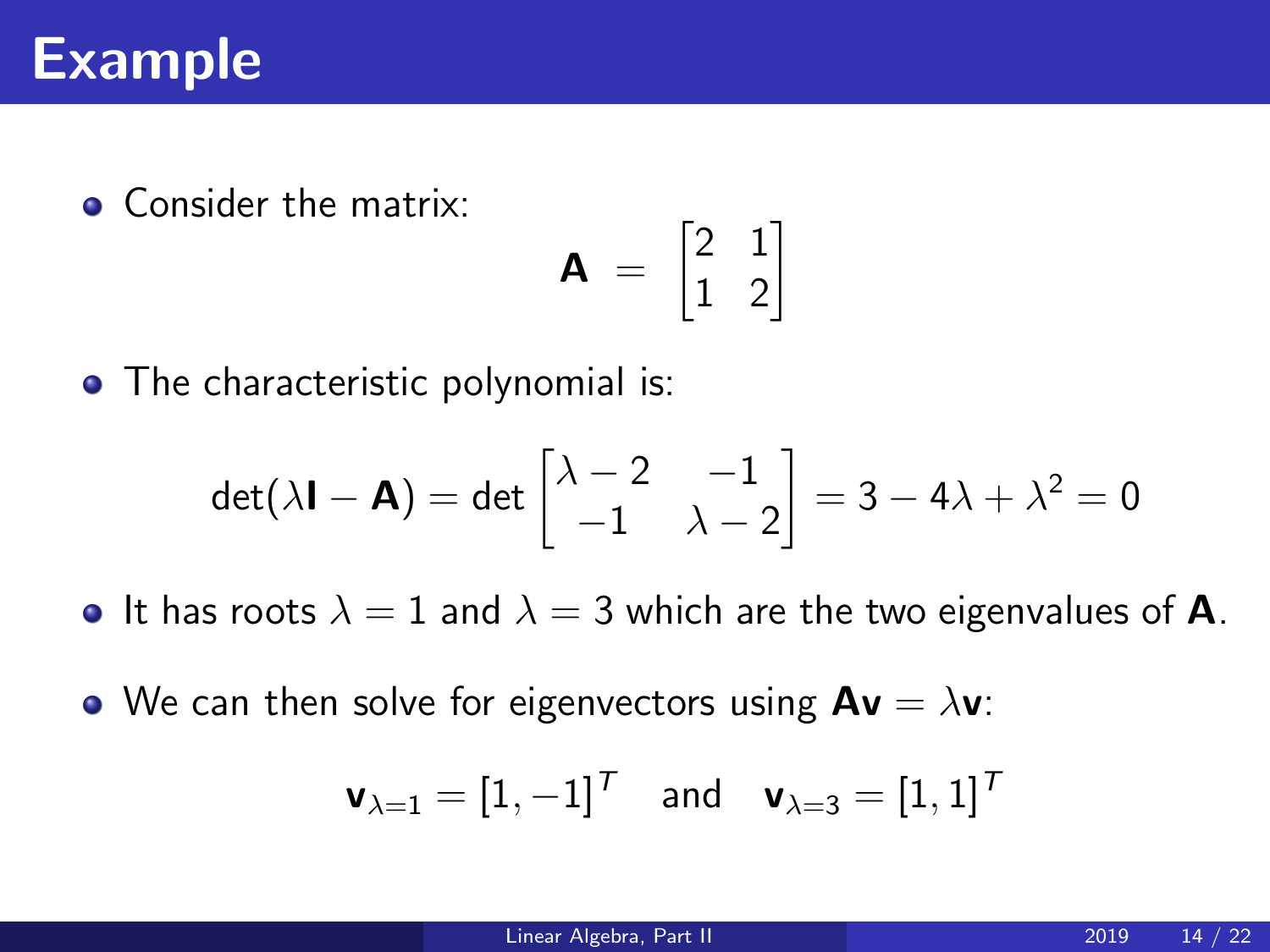- Suppose that  $n \times n$  matrix **A** has *n* linearly independent eigenvectors  $\{{\mathbf v}^{(1)},\ldots,{\mathbf v}^{(n)}\}$  with eigenvalues  $\{\lambda_1,\ldots,\lambda_n\}.$
- Concatenate eigenvectors (as columns) to form matrix **V**.
- Concatenate eigenvalues to form vector  $\boldsymbol{\lambda} = [\lambda_1, \dots, \lambda_n]^T.$
- The **eigendecomposition** of **A** is given by:

$$
AV = Vdiag(\lambda) \implies A = Vdiag(\lambda)V^{-1}
$$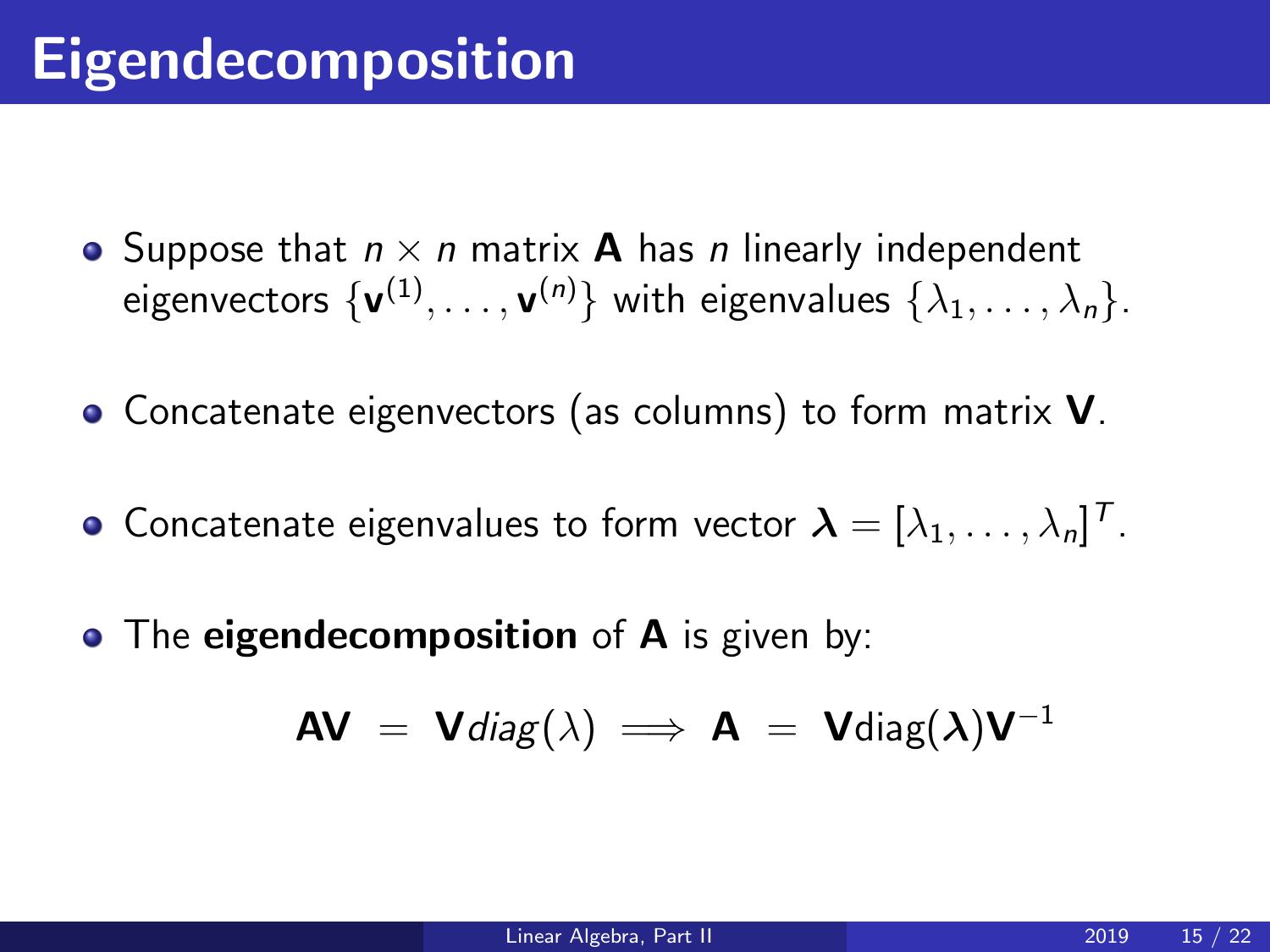# Symmetric Matrices

- $\bullet$  Every symmetric (hermitian) matrix of dimension n has a set of (not necessarily unique) n orthogonal eigenvectors. Furthermore, All eigenvalues are real.
- **•** Every real symmetric matrix **A** can be decomposed into real-valued eigenvectors and eigenvalues:

$$
\mathbf{A} = \mathbf{Q} \Lambda \mathbf{Q}^{\mathsf{T}}
$$

- Q is an orthogonal matrix of the eigenvectors of A, and  $\Lambda$  is a diagonal matrix of eigenvalues.
- We can think of **A** as scaling space by  $\lambda_i$  in direction  $\mathbf{v}^{(i)}$ .

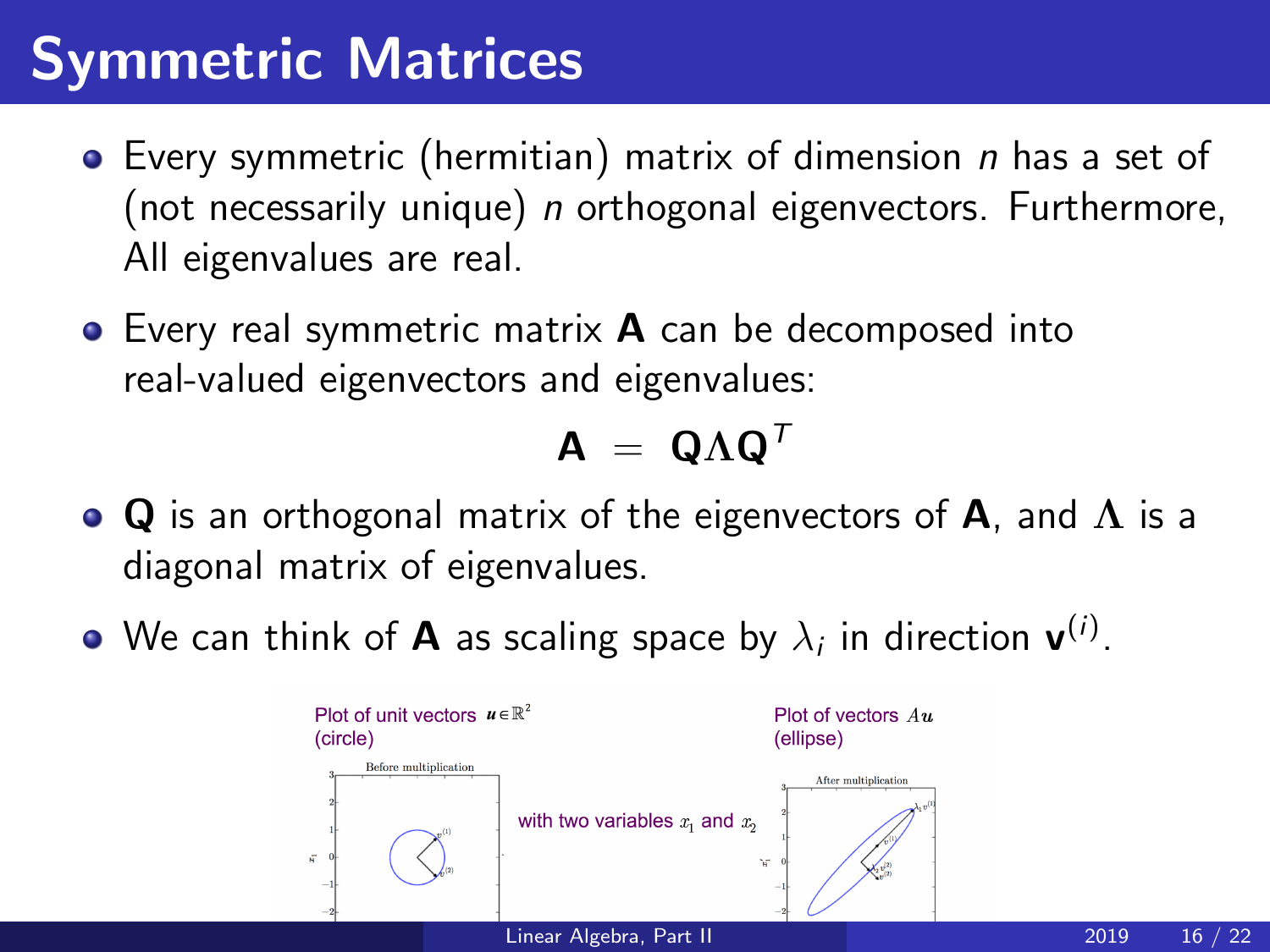- Decomposition is not unique when two eigenvalues are the same.
- By convention, order entries of  $\Lambda$  in descending order. Then, eigendecomposition is unique if all eigenvalues are unique.
- **If any eigenvalue is zero, then the matrix is singular.** Because if **v** is the corresponding eigenvector we have:  $Av = 0v = 0$ .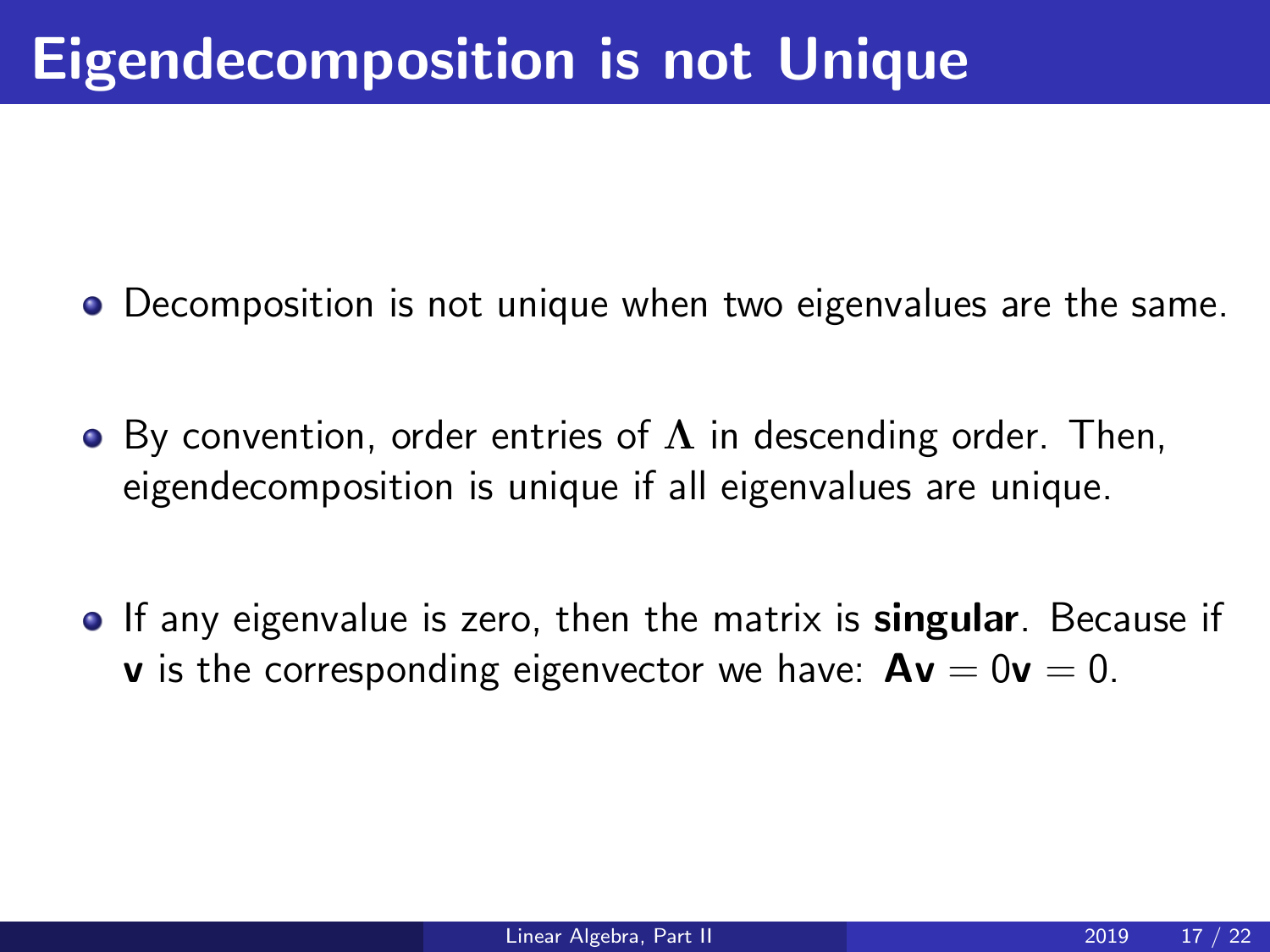$\bullet$  If a symmetric matrix A has the property:

 $\mathbf{x}^T \mathbf{A} \mathbf{x} > 0$  for any nonzero vector  $\mathbf{x}$ 

Then A is called **positive definite**.

- $\bullet$  If the above inequality is not strict then A is called **positive** semidefinite.
- For positive (semi)definite matrices all eigenvalues are positive(non negative).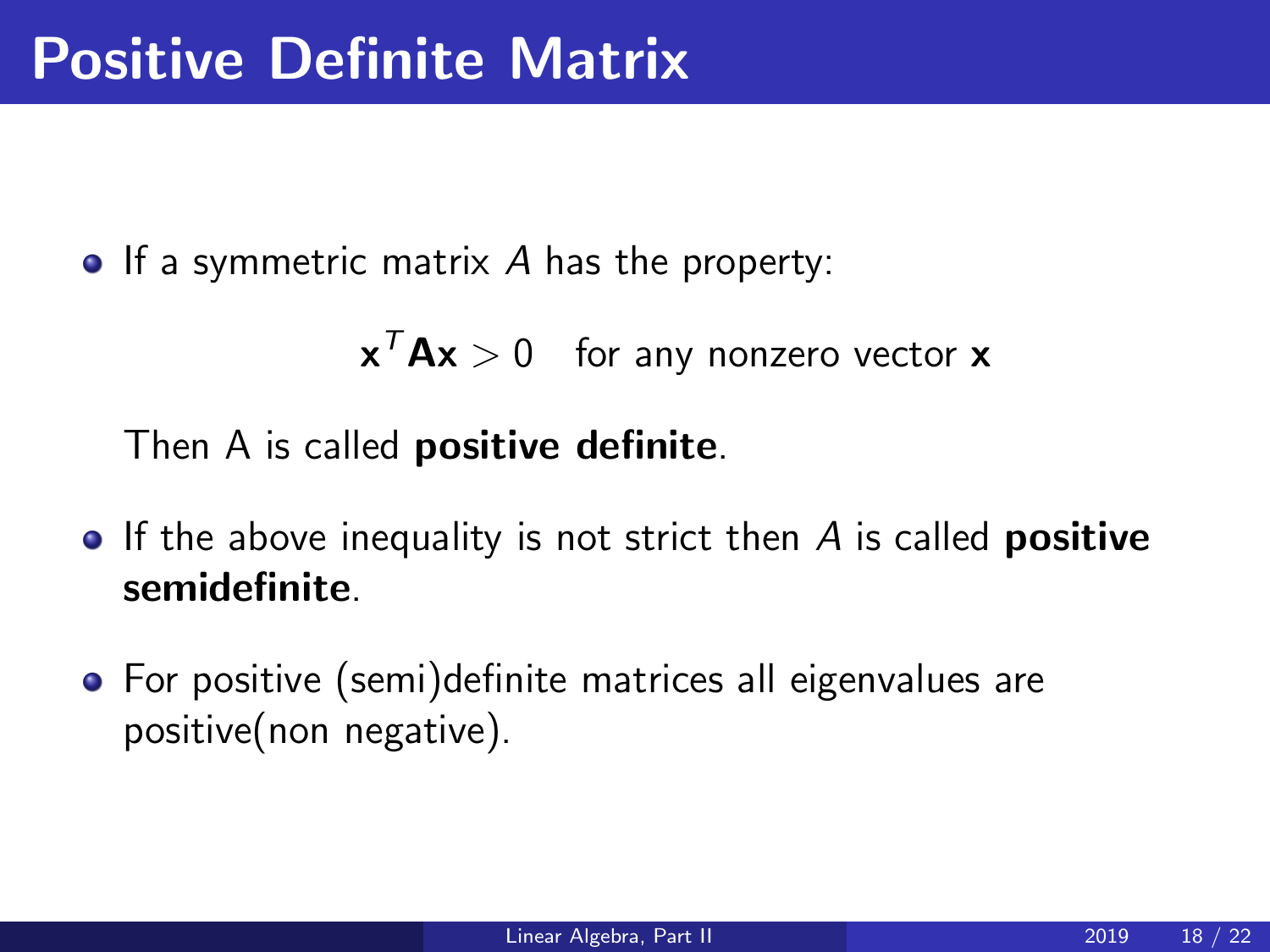- If **A** is not square, eigendecomposition is undefined.
- SVD is a decomposition of the form:

$$
\bm{A}~=~\bm{U}\bm{D}\bm{V}^T
$$

- SVD is more general than eigendecomposition.
- Every real matrix has a SVD.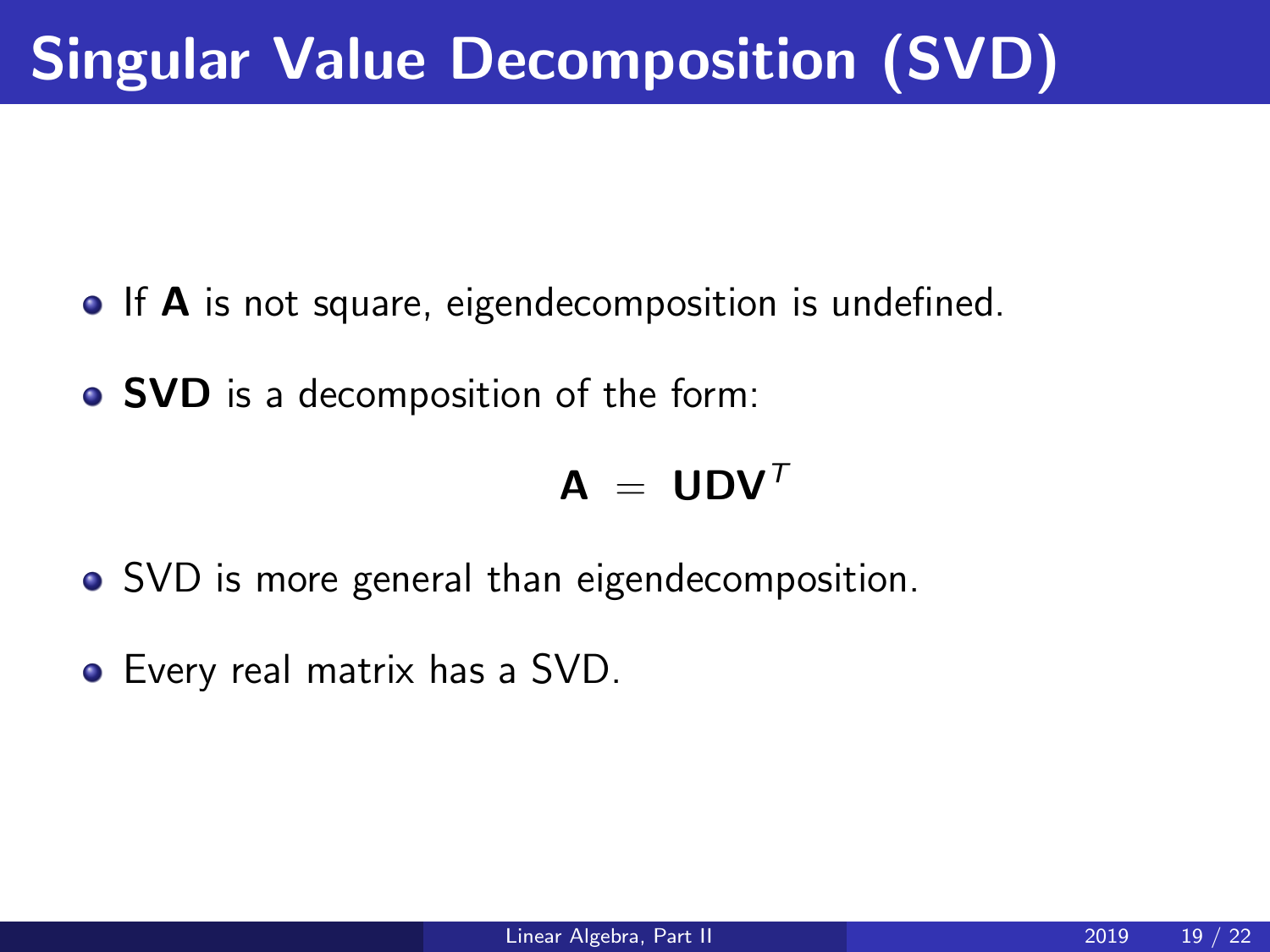- Write **A** as a product of three matrices:  $\mathbf{A} = \mathbf{U} \mathbf{D} \mathbf{V}^{\mathsf{T}}$ .
- If **A** is  $m \times n$ , then **U** is  $m \times m$ . **D** is  $m \times n$ , and **V** is  $n \times n$ .
- U and V are orthogonal matrices, and D is a diagonal matrix (not necessarily square).
- Diagonal entries of **D** are called **singular values** of **A**.
- Columns of U are the **left singular vectors**, and columns of V are the right singular vectors.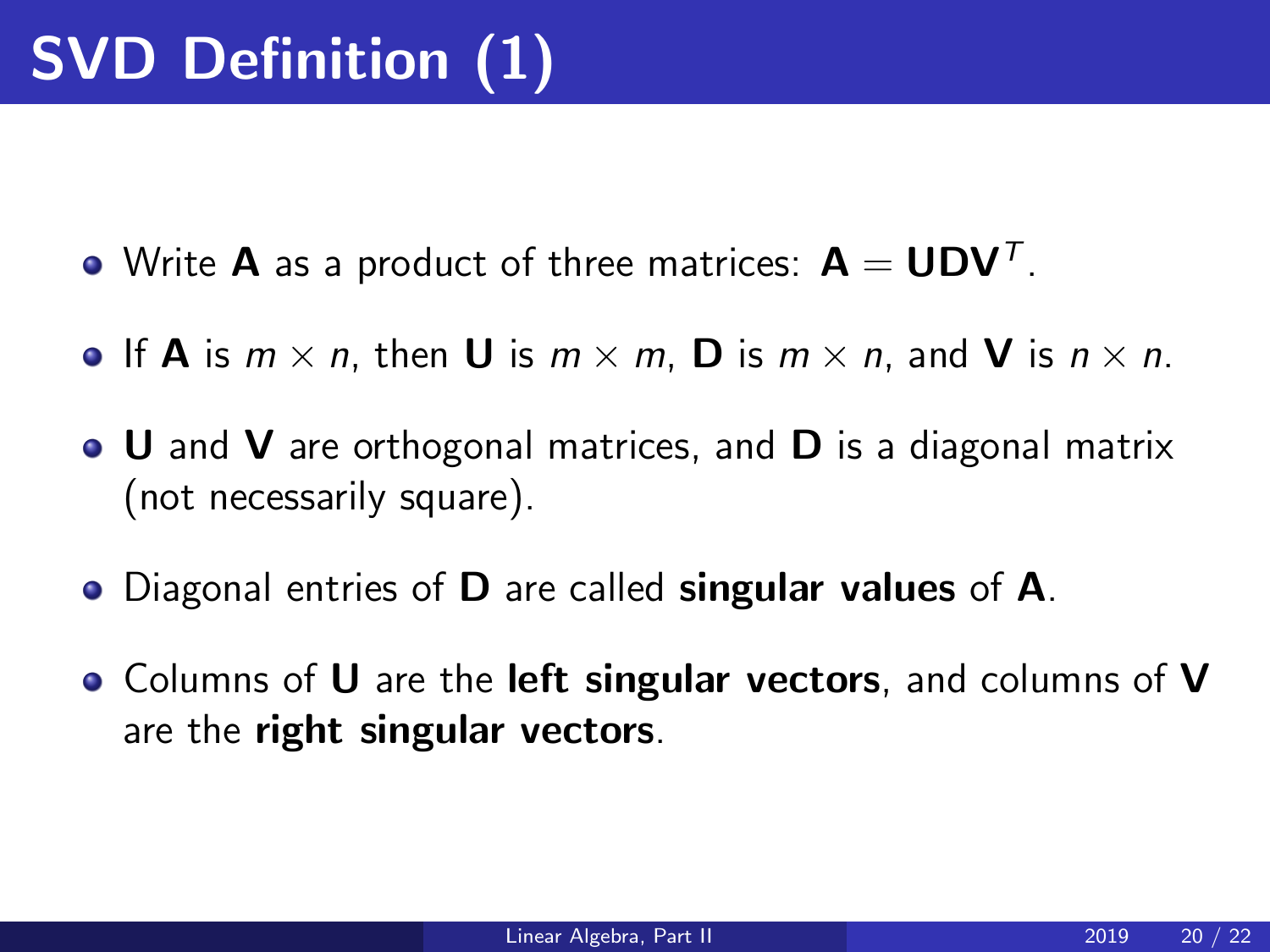- SVD can be interpreted in terms of eigendecompostion.
- Left singular vectors of  $\bm{\mathsf{A}}$  are the eigenvectors of  $\bm{\mathsf{A}}\bm{\mathsf{A}}^{\mathsf{T}}$ .
- Right singular vectors of **A** are the eigenvectors of  $A^T A$ .
- Nonzero singular values of  $\bf{A}$  are square roots of eigenvalues of  $\mathsf{A}^{\mathsf{T}}\mathsf{A}$  and  $\mathsf{A}\mathsf{A}^{\mathsf{T}}$ .
- Numbers on the diagonal of D are sorted largest to smallest and are positive (This makes SVD unique)